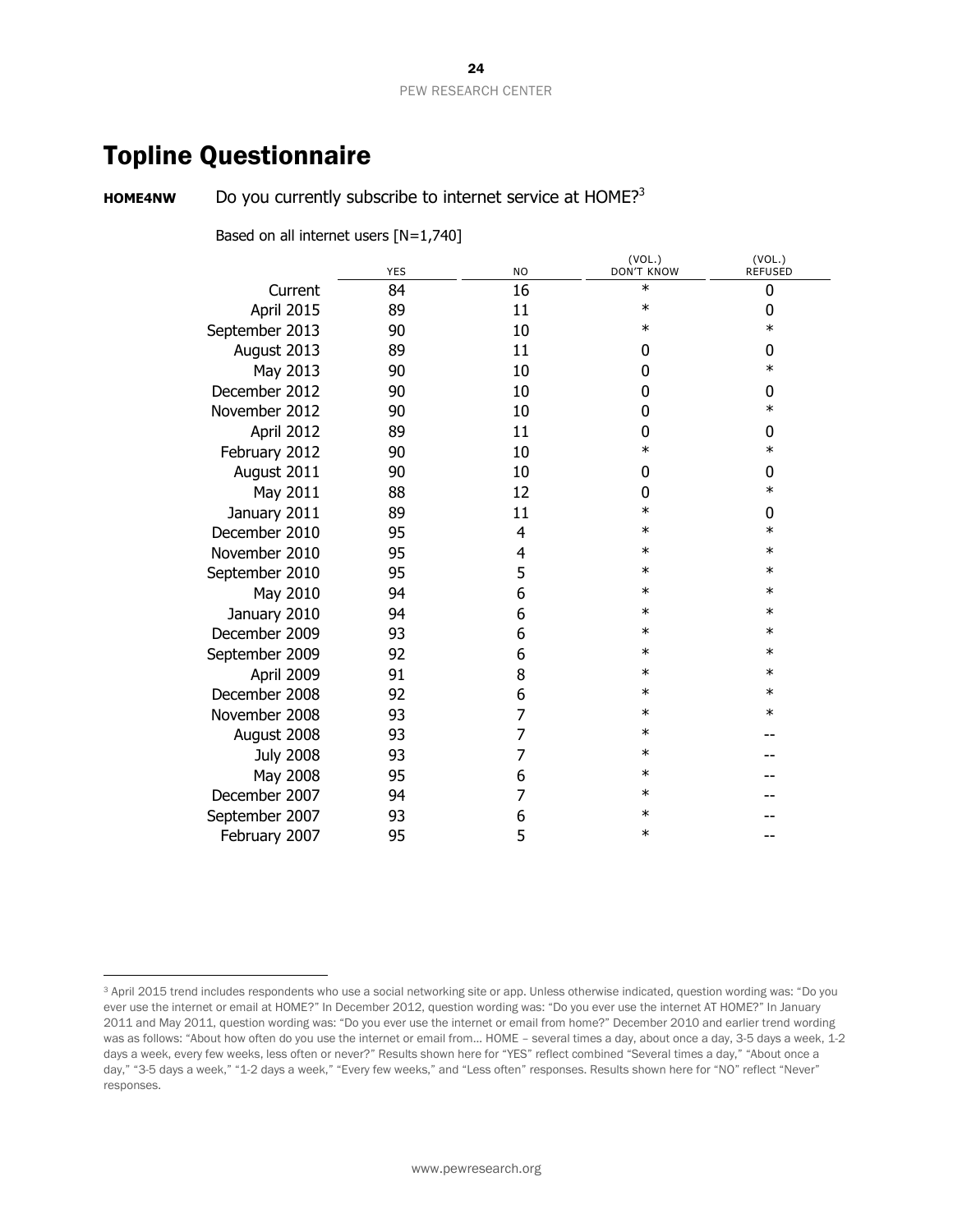BBHOME1Do you subscribe to dial-up internet service at home... OR do you subscribe to a higherspeed broadband service such as DSL, cable, or fiber optic service? $4^4$ 

**BBHOME2**[ASK IF BBHOME1=DIAL-UP:] Just to confirm, you use a dial-up connection to the internet at home, and not a higher-speed broadband connection?

|                      |              | <b>HIGHER</b> | (VOL.) BOTH ACCESS NET<br>DIAL-UP<br>AND HIGHER | (VOL.)<br>ON CELL OR<br><b>TABLET</b> | (VOL.)<br>NO HOME      | (VOL.)<br><b>NONE OF</b><br>THE ABOVE <sup>5</sup> |                |                       |
|----------------------|--------------|---------------|-------------------------------------------------|---------------------------------------|------------------------|----------------------------------------------------|----------------|-----------------------|
| Current [N=1,509]    | DIAL-UP<br>3 | SPEED<br>91   | <b>SPEED</b><br>1                               | ONLY<br>$\ast$                        | <b>NET ACCESS</b><br>1 | n/a                                                | (VOL.) DK<br>4 | (VOL.) REF.<br>$\ast$ |
| April 2015 [N=1,544] | 6            | 85            | $\ast$                                          | 2                                     | 2                      | n/a                                                | 4              | 1                     |
| Sept 2013 [N=4,875]  | 3            | 91            | n/a                                             | 3                                     | 1                      | $\ast$                                             | 2              | $\ast$                |
| May 2013 [N=1,727]   | 4            | 92            | n/a                                             | $\mathbf 1$                           | $\mathbf{1}$           | $\ast$                                             | $\overline{2}$ | $\ast$                |
| Dec 2012 [N=1,645]   | 4            | 90            | n/a                                             | 2                                     | $\ast$                 | $\ast$                                             | 3              | 1                     |
| Nov 2012 [N=1,770]   | 4            | 88            | n/a                                             | $\overline{2}$                        | $\ast$                 | $\ast$                                             | $\overline{4}$ | $\ast$                |
| April 2012 [N=1,631] | 4            | 90            | n/a                                             | $\mathbf{1}$                          | $\ast$                 | $\ast$                                             | 4              | $\ast$                |
| Feb 2012 [N=1,572]   | 4            | 90            | n/a                                             | 2                                     | $\ast$                 | 1                                                  | 3              | $\ast$                |
| Aug 2011 [N=1,565]   | 5            | 89            | n/a                                             | $\mathbf{1}$                          | 1                      | 1                                                  | 3              | $\ast$                |
| May 2011 [N=1,518]   | 6            | 88            | n/a                                             | n/a                                   | n/a                    | 1                                                  | 3              | 1                     |
| Jan 2011 [N=1,610]   | 4            | 88            | n/a                                             | n/a                                   | n/a                    | 2                                                  | 4              | 1                     |
| Dec 2010 [N=1,731]   | 6            | 85            | n/a                                             | n/a                                   | n/a                    | $\overline{2}$                                     | 6              | 2                     |
| Nov 2010 [N=1,560]   | 6            | 86            | n/a                                             | n/a                                   | n/a                    | 2                                                  | 4              | 2                     |
| Sept 2010 [N=1,947]  | 7            | 86            | n/a                                             | n/a                                   | n/a                    | 2                                                  | 4              | 1                     |
| May 2010 [N=1,659]   | 7            | 86            | n/a                                             | n/a                                   | n/a                    | $\overline{2}$                                     | 4              | 1                     |
| Jan 2010 [N=1,573]   | 7            | 88            | n/a                                             | n/a                                   | n/a                    | 1                                                  | 3              | 1                     |
| Dec 2009 [N=1,582]   | 9            | 86            | n/a                                             | n/a                                   | n/a                    | 2                                                  | 4              | 1                     |
| Sept 2009 [N=1,584]  | 7            | 87            | n/a                                             | n/a                                   | n/a                    | 2                                                  | 3              | 2                     |
| April 2009 [N=1,567] | 9            | 86            | n/a                                             | n/a                                   | n/a                    | 2                                                  | 3              | 1                     |
| Dec 2008 [N=1,538]   | 13           | 80            | n/a                                             | n/a                                   | n/a                    | 1                                                  | 5              |                       |
| Nov 2008 [N=1,481]   | 12           | 82            | n/a                                             | n/a                                   | n/a                    | 1                                                  | 5              |                       |
| Aug 2008 [N=1,543]   | 13           | 81            | n/a                                             | n/a                                   | n/a                    | 1                                                  | 5              |                       |
| July 2008 [N=1,797]  | 14           | 81            | n/a                                             | n/a                                   | n/a                    | 1                                                  | 4              |                       |
| May 2008 [N=1,463]   | 15           | 79            | n/a                                             | n/a                                   | n/a                    | 1                                                  | 5              |                       |
| Dec 2007 [N=1,483]   | 18           | 77            | n/a                                             | n/a                                   | n/a                    | 1                                                  | 3              |                       |
| Sept 2007 [N=1,575]  | 20           | 73            | n/a                                             | n/a                                   | n/a                    | 1                                                  | 6              |                       |
| Feb 2007 [N=1,406]   | 23           | 70            | n/a                                             | n/a                                   | n/a                    | 1                                                  | 6              |                       |
| Aug 2006 [N=1,787]   | 28           | 68            | n/a                                             | n/a                                   | n/a                    | 1                                                  | 3              |                       |
| Dec 2005 [N=1,715]   | 35           | 61            | n/a                                             | n/a                                   | n/a                    | 1                                                  | 3              |                       |
| June 2005 [N=1,204]  | 44           | 53            | n/a                                             | n/a                                   | n/a                    | 1                                                  | $\mathbf{1}$   |                       |
|                      |              |               |                                                 |                                       |                        |                                                    |                |                       |

Based on home internet subscribers

 $\overline{a}$ 

<sup>4</sup> Prior to June 2015, question was asked of home internet users, rather than home internet subscribers. In April 2015, question wording was: "Is your internet connection AT HOME through a slow-speed link such as dial-up... OR do you have a high-speed, broadband link" Prior to April 2015, trends asked about specific types of home broadband connections such as DSL, cable modem, wireless broadband/satellite, fiber optic, T-1 or other high-speed access.

<sup>5</sup> May 2011 and earlier trend percentages for "None of the above" reflect "Other (SPECIFY)" responses.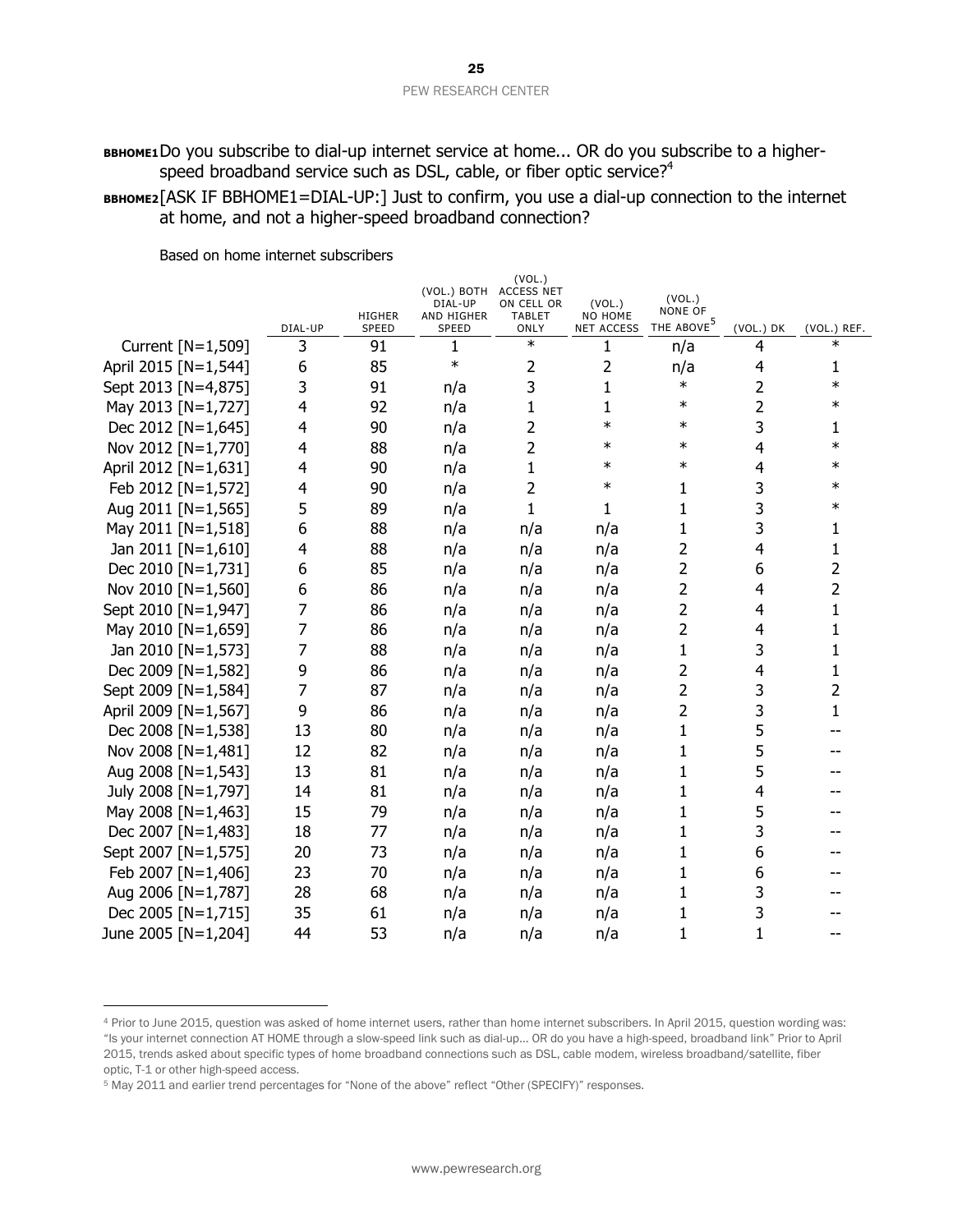#### 26 PEW RESEARCH CENTER

**BBHOME3**Thinking about all of the different information sources available to people... [INSERT FOR FIRST TWO RANDOMIZED ITEMS: Do you think people who do NOT have high-speed internet access at home are at a disadvantage when it comes to... [INSERT ITEMS; RANDOMIZE]?] [IF YES, ASK: Would you say it is a MAJOR disadvantage or a MINOR disadvantage?]

How about...[INSERT NEXT ITEM]? [READ AS NECESSARY: Are people who do NOT have high-speed internet access at home at a disadvantage when it comes to this?] [IF YES, ASK: Would you say it is a MAJOR disadvantage or a MINOR disadvantage?]

|                |                                                                     | <b>MAJOR DIS-</b><br>ADVANTAGE | MINOR DIS-<br>ADVANTAGE | <b>NOT AT A</b><br>DIS-<br>ADVANTAGE | (VOL.) DK      | (VOL.) REF. |
|----------------|---------------------------------------------------------------------|--------------------------------|-------------------------|--------------------------------------|----------------|-------------|
| а.             | Keeping up with news and information                                |                                |                         |                                      |                |             |
|                | Current                                                             | 36                             | 27                      | 34                                   | 2              | $\ast$      |
|                | May 2010                                                            | 23                             | 27                      | 47                                   | 3              | $\ast$      |
| b.             | Finding out about job opportunities or<br>gaining new career skills |                                |                         |                                      |                |             |
|                | Current                                                             | 52                             | 19                      | 25                                   | 4              | 1           |
|                | May 2010                                                            | 43                             | 23                      | 28                                   | 5              | 1           |
| $\mathsf{C}$ . | Learning about or accessing<br>government services <sup>6</sup>     |                                |                         |                                      |                |             |
|                | Current                                                             | 46                             | 23                      | 25                                   | 6              | 1           |
|                | May 2010                                                            | 29                             | 27                      | 37                                   | $\overline{7}$ | $\ast$      |
| d.             | Getting health information                                          |                                |                         |                                      |                |             |
|                | Current                                                             | 43                             | 23                      | 30                                   | 3              | 1           |
|                | May 2010                                                            | 34                             | 28                      | 35                                   | 3              | 1           |
| e.             | Learning new things that might<br>improve or enrich their lives     |                                |                         |                                      |                |             |
|                | Current                                                             | 44                             | 26                      | 26                                   | 4              | 1           |
|                | May 2010                                                            | 31                             | 31                      | 32                                   | 5              |             |

l

<sup>6</sup> May 2010 trend item wording was "Using government services"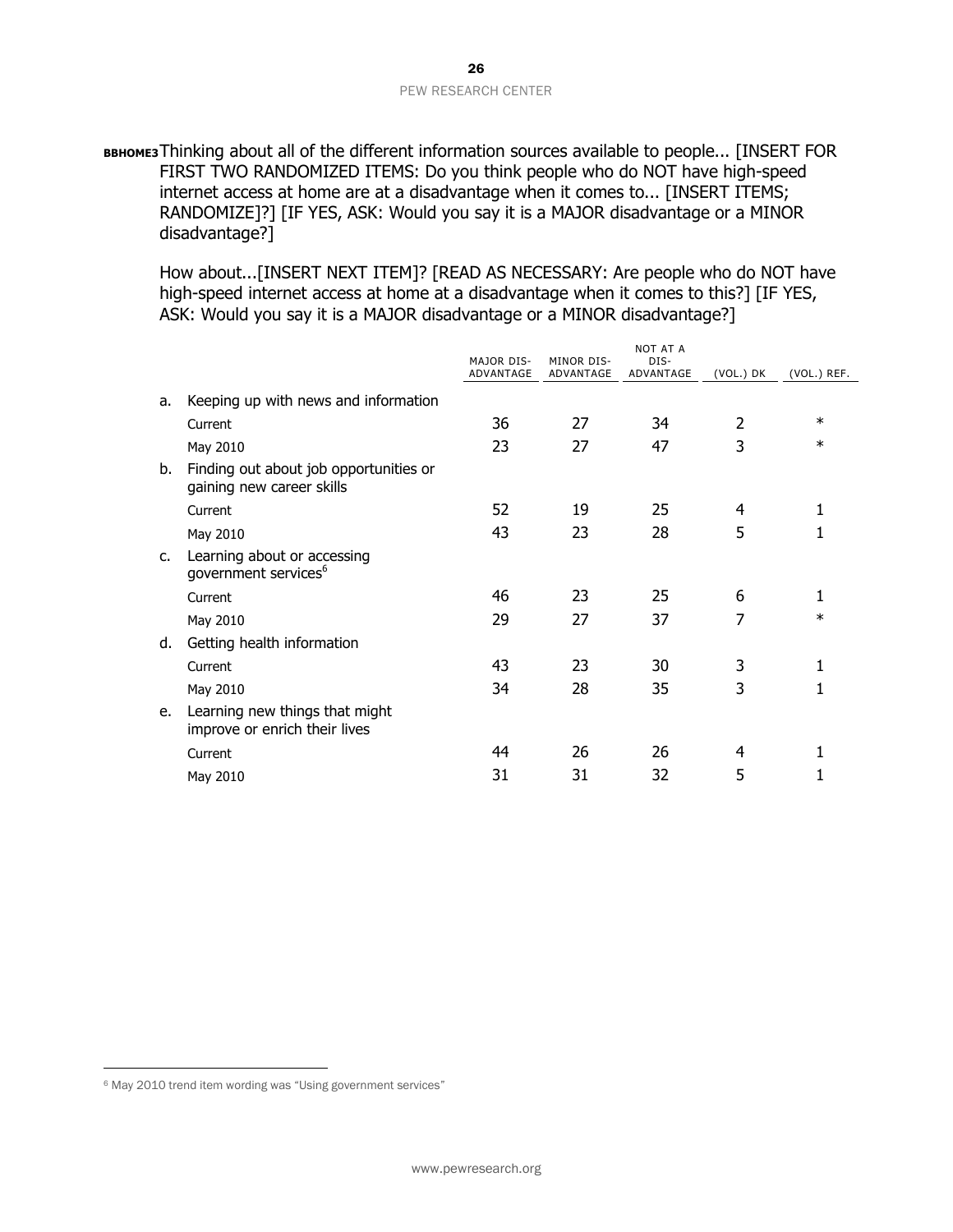**SMART1** Some cellphones are called "smartphones" because of certain features they have. Is your cellphone a smartphone such as an iPhone, Android, Blackberry or Windows phone, or are you not sure?<sup>7</sup>

Based on cellphone owners

 $\overline{a}$ 

|                          | YES.<br>SMARTPHONE | NO, NOT A<br><b>SMARTPHONE</b> | NOT SURE/<br><b>DON'T KNOW</b> | (VOL.) REFUSED |
|--------------------------|--------------------|--------------------------------|--------------------------------|----------------|
| Current $[N=1,903]$      | 73                 | 20                             |                                | $\ast$         |
| April 2015 [N=1,900]     | 73                 | 21                             |                                | $^\ast$        |
| September 2013 [N=5,763] | 61                 | 32                             |                                | $^\ast$        |
| August 2013 [N=1,636]    | 60                 | 33                             | 6                              | $^\ast$        |
| May 2013 [N=2,076]       | 55                 | 39                             |                                | $^\ast$        |
| December 2012 [N=1,954]  | 52                 | 41                             | 6                              | $^\ast$        |
| November 2012 [N=1,992]  | 55                 | 38                             | 6                              | $^\ast$        |
| September 2012 [N=2,581] | 53                 | 40                             | 6                              | $^\ast$        |
| April 2012 [N=1,954]     | 46                 | 44                             | 10                             | $\ast$         |
| February 2012 [N=1,961]  | 45                 | 46                             | 8                              | $\ast$         |
| May 2011 [N=1,914]       | 33                 | 53                             | 14                             | $\ast$         |

### **Q4** What is the MAIN reason you don't own a smartphone? [PRECODED OPEN-END; DO NOT READ]

Based on those whose cellphone is not a smartphone

| <b>CURRENT</b> |                                                            | <b>APRIL 2012</b> |
|----------------|------------------------------------------------------------|-------------------|
| 32             | Too expensive (general)                                    | 29                |
| 26             | Don't need one                                             | 29                |
| 11             | Just not interested / Just don't want one                  | 4                 |
| 9              | Too complicated / Don't know how to use it                 | 9                 |
| 4              | No reason / Just haven't gotten around to it               | n/a               |
| 3              | Phone is too expensive                                     | 4                 |
| 3              | Happy with current phone                                   | 3                 |
| 2              | Only use phone for calling/texting                         | 2                 |
| 2              | Plan to get one / Waiting for current contract to expire / | 2                 |
|                | Waiting for discount or upgrade eligibility                |                   |
|                | Data plan is too expensive                                 | 3                 |
|                | Don't know what it is / Don't know how to get one          | n/a               |
| $\ast$         | Prefer to be less connected                                |                   |
| $\ast$         | Worried about radiation or risk of cancer                  |                   |
| $\ast$         | Worried about privacy/tracking                             | $\ast$            |
| n/a            | Service not available where I live                         | $\ast$            |
| 5              | Other (SPECIFY)                                            | 10                |
|                | Don't know                                                 | 3                 |
|                | Refused                                                    |                   |
|                |                                                            |                   |

<sup>7</sup> Wording may vary from survey to survey. Wording variations include: "Some cellphones are called "smartphones" because of certain features they have. Is your cellphone a smartphone, such as an iPhone, Android, Blackberry or Windows phone, or are you not sure?"; "Some cellphones are called "smartphones" because of certain features they have. Is your cellphone a smartphone or not, or are you not sure?"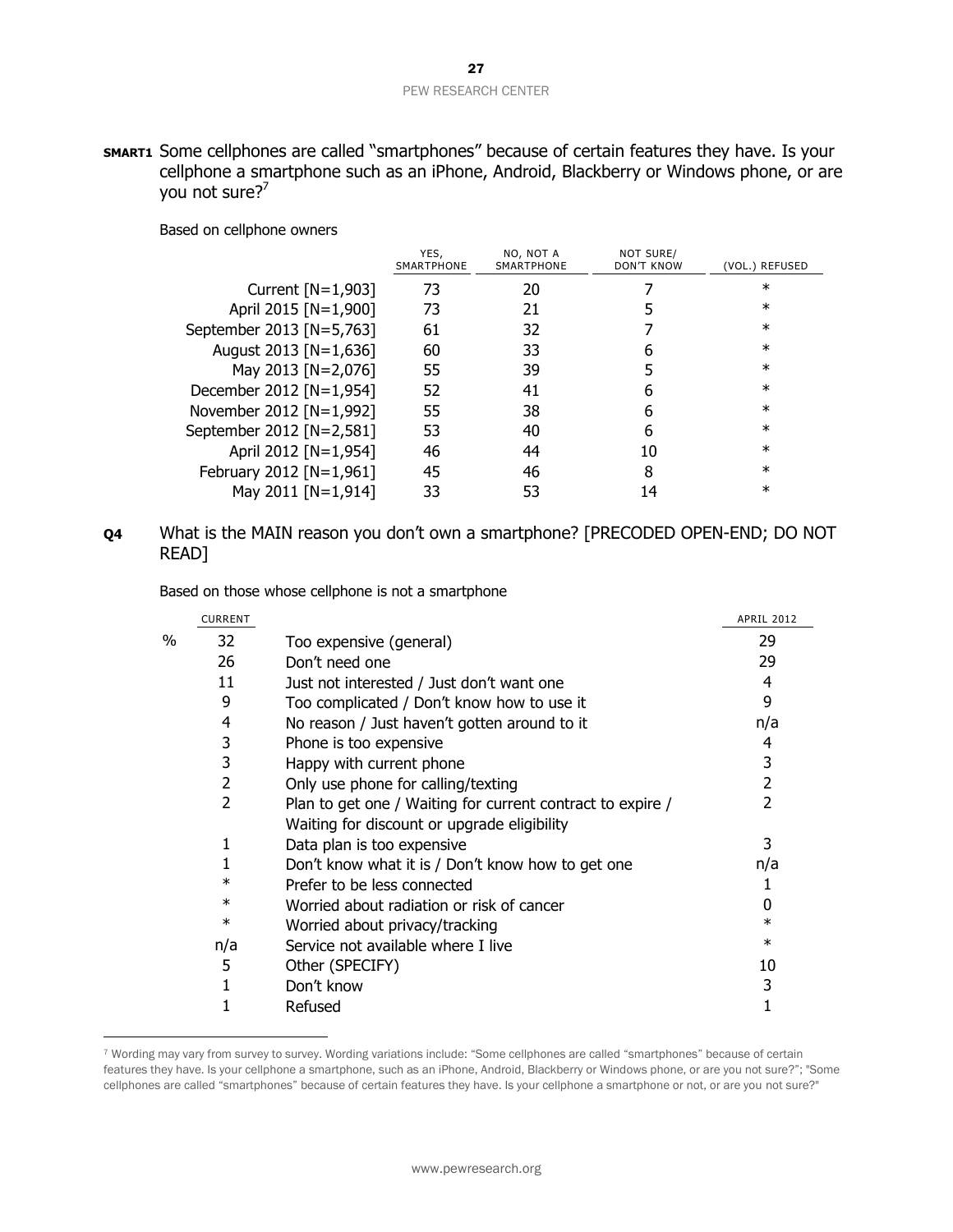#### 28 PEW RESEARCH CENTER

 $[n=576]$   $[n=1,156]$ 

BBSMART1 You said that you [IF SMART1=YES, SMARTPHONE, INSERT: have a smartphone, but] do not have a high-speed internet connection at home. Did you EVER at some point in the past have a broadband internet subscription at home?

Based on non-broadband users [N=605]

CURRENT

- % 36 Yes, had broadband
	- 59 No, did not have broadband
		- 4 (VOL.) Don't know
		- 1 (VOL.) Refused
- **BBSMART2** Would you like to have high-speed internet at home [IF BBSMART1=YES, HAD BROADBAND AT HOME IN THE PAST, INSERT: again], or is that not something you're interested in?

Based on non-broadband users [N=605]

CURRENT

- % 25 Yes, interested
	- 70 No, not interested
	- 3 (VOL.) Don't know
	- 2 (VOL.) Refused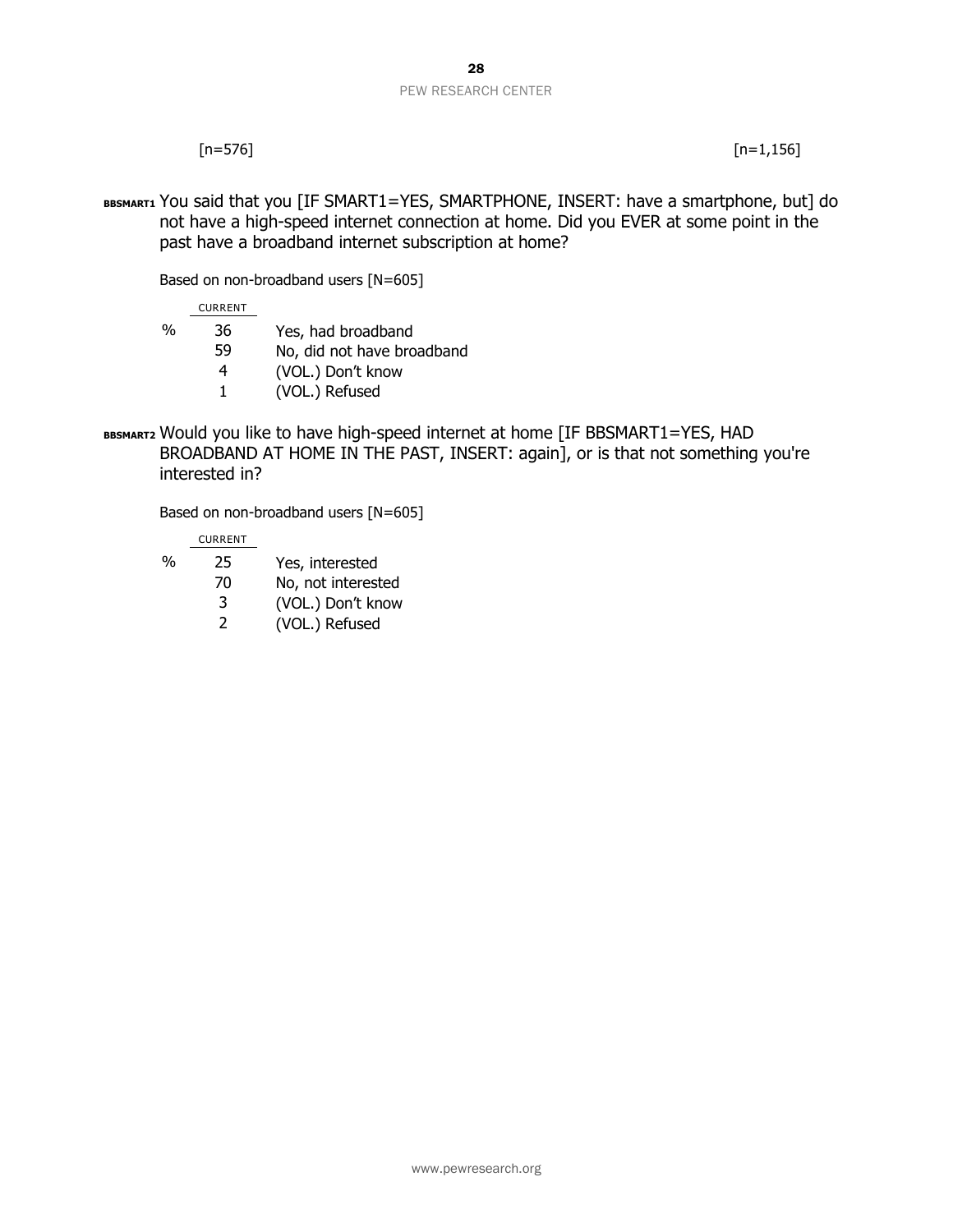**BBSMART3** Please tell me whether any of the following are reasons why you do not have high-speed internet at home. First, how about [INSERT ITEMS; RANDOMIZE; ITEM f ALWAYS LAST]? Is this a reason why you do not have high-speed internet at home?

Next, what about [INSERT NEXT ITEM]? [IF NECESSARY: Is this a reason why you do not have broadband service at home?]

Items A, B, D, E, F: Based on non-broadband users [N=605]

Item C: Based on non-broadband users who have a smartphone [N=244]

|    |                                                                                                        | <b>YES</b> | NO. | (VOL.) DON'T<br>KNOW | (VOL.)<br><b>REFUSED</b> |  |
|----|--------------------------------------------------------------------------------------------------------|------------|-----|----------------------|--------------------------|--|
| а. | The monthly cost of a home broadband<br>subscription is too expensive                                  | 59         | 34  | 4                    |                          |  |
| b. | The cost of a computer is too expensive                                                                | 45         | 50  |                      |                          |  |
| C. | Your smartphone lets you do everything<br>online that you need to do                                   | 65         | 29  | 4                    |                          |  |
|    | d. You have other options for internet access<br>outside of your home                                  | 46         | 50  |                      |                          |  |
|    | e. Broadband service is not available where<br>you live, or is not available at an<br>acceptable speed | 23         | 63  | 13                   |                          |  |
| f. | Some other reason I haven't already<br>mentioned (SPECIFY)                                             | 25         | 69  |                      |                          |  |

**BBSMART4** Thinking of the reasons why you do not have broadband service at home, which of them is the MOST important? Is it that [READ; ONLY INCLUDE "YES" RESPONSES FROM BBSMART3; LIST RESPONSES IN SAME ORDER AS BBSMART3]?<sup>8</sup>

Based on non-broadband users [N=605]

#### CURRENT

 $\overline{a}$ 

| % | The monthly cost of a home subscription is too expensive |  |
|---|----------------------------------------------------------|--|
|   |                                                          |  |

- 12 Your smartphone lets you do everything online that you need to do
- 10 The cost of a computer is too expensive
	- 10 You have other options for internet access outside of your home
	- 5 Broadband service is not available where you live, or is not available at an acceptable speed
	- 16 Or some other reason
	- 3 (VOL.) Don't know BBSMART4
	- 3 (VOL.) Refused BBSMART4
	- 9 None is a reason

<sup>8</sup> Question was asked of respondents who gave two or more "Yes" responses in BBSMART3. Results shown here also include respondents who gave only one "Yes" response in BBSMART3.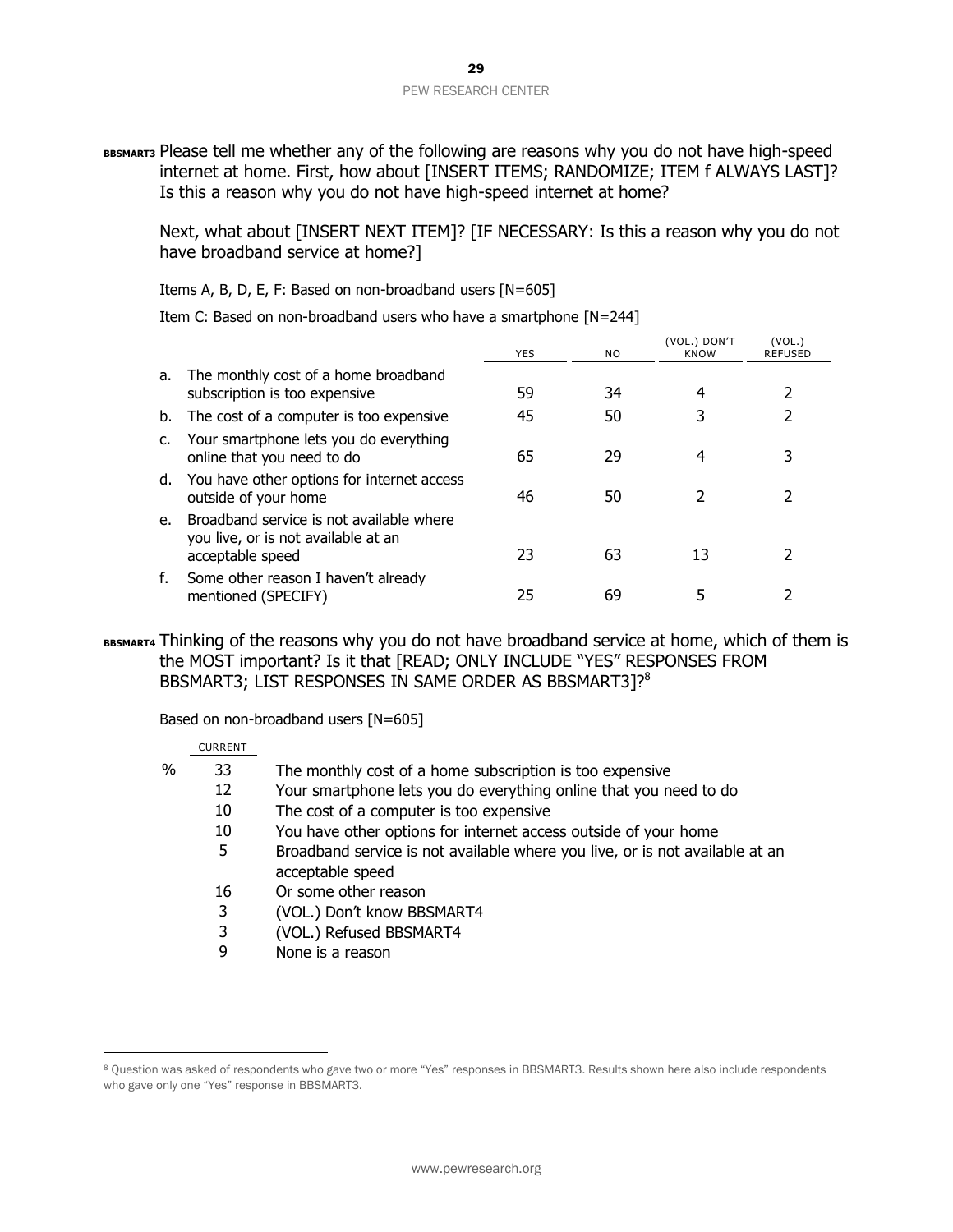**CABLE1** Do you currently receive television via cable or satellite at home, or not?

|   | <b>CURRENT</b> |                   |
|---|----------------|-------------------|
| % | 76             | Yes               |
|   | 24             | No                |
|   | $\ast$         | (VOL.) Don't know |
|   | O              | (VOL.) Refused    |

**CABLE2** Did you ever subscribe to a cable or satellite television package at home at some point in the past?

Based on those who do not subscribe to cable or satellite TV at home/DK [N=423]

CURRENT

- % 62 Yes, did subscribe
	- 38 No, did not subscribe
		- \* (VOL.) Don't know
		- 0 (VOL.) Refused
- **CABLE3** Please tell me whether any of the following are reasons you do not currently have a cable or satellite television subscription at home. (First,/Next,) [INSERT ITEMS; RANDOMIZE]? [READ FOR FIRST ITEM THEN IF NECESSARY: Is this a reason why you do not have a cable or satellite television subscription?]

Based on those who do not subscribe to cable or satellite TV at home/DK [N=423]

|    |                                                                                                                                       | YES | NO. | (VOL.) DON'T<br><b>KNOW</b> | (VOL.`<br><b>REFUSED</b> |
|----|---------------------------------------------------------------------------------------------------------------------------------------|-----|-----|-----------------------------|--------------------------|
| а. | You do not often watch television                                                                                                     |     |     |                             |                          |
| b. | The cost of cable or satellite service is too<br>expensive                                                                            |     | 28  | ж                           |                          |
| C. | You can access the content you want to<br>watch online, using a streaming TV or<br>movie service, or using an over the air<br>antenna |     |     |                             |                          |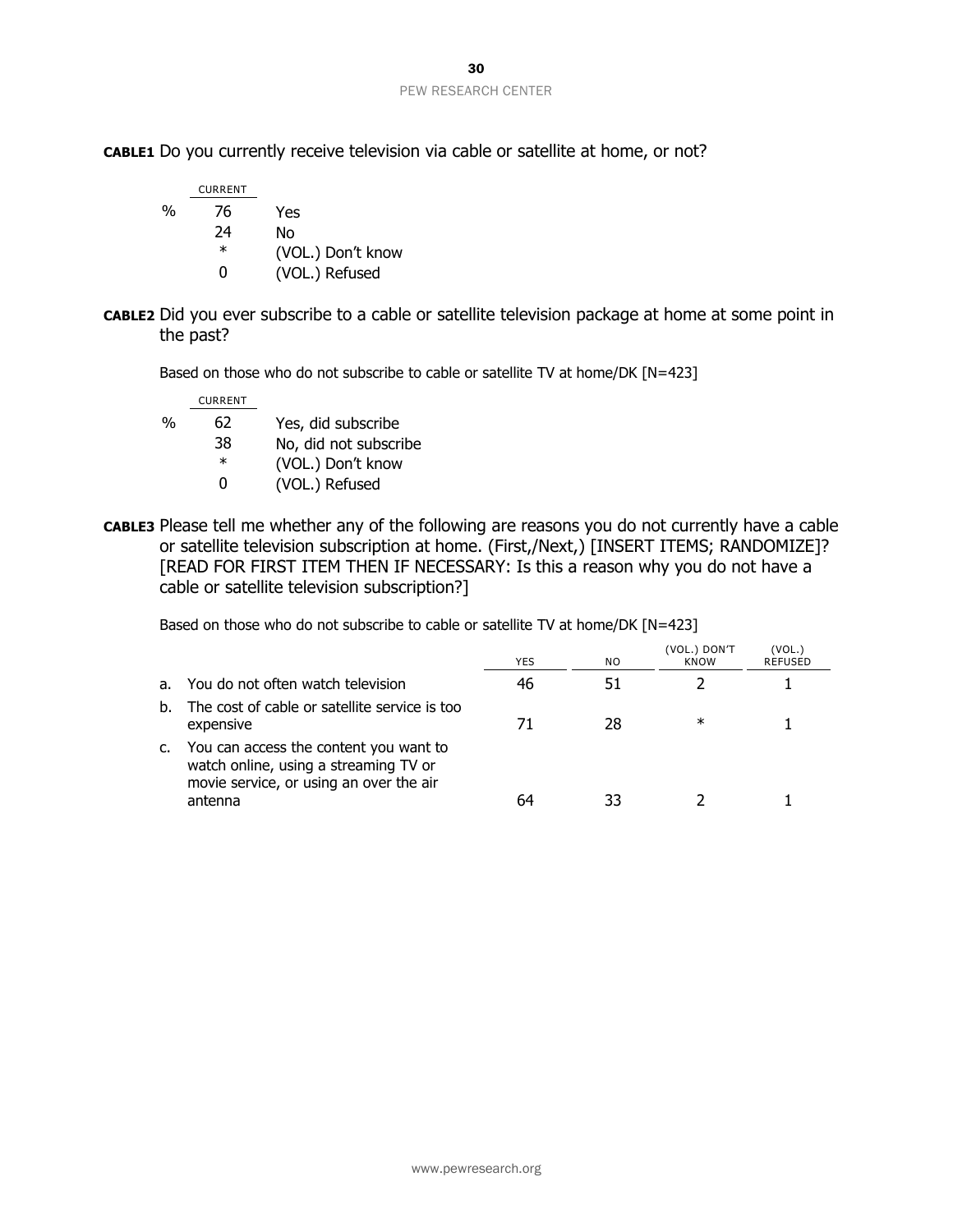### Appendix:

### *% of adults who have home broadband*

|                                                                                | 2013                        |                                  | 2015                 |                                  |                                  |  |  |  |
|--------------------------------------------------------------------------------|-----------------------------|----------------------------------|----------------------|----------------------------------|----------------------------------|--|--|--|
|                                                                                | <b>Broadband</b><br>at home | Unweighted<br>number of<br>cases | Broadband at<br>home | Unweighted<br>number of<br>cases | Change<br>(percentage<br>points) |  |  |  |
| All                                                                            |                             |                                  |                      |                                  |                                  |  |  |  |
|                                                                                | 70%                         | 6,010                            | 67%                  | 6,687                            | $-3$                             |  |  |  |
| Gender                                                                         |                             |                                  |                      |                                  |                                  |  |  |  |
| Male                                                                           | 70%                         | 2,733                            | 66%                  | 3,367                            | $-4$                             |  |  |  |
| Female                                                                         | 70%                         | 3,277                            | 67%                  | 3,320                            | $-3$                             |  |  |  |
| Parents                                                                        |                             |                                  |                      |                                  |                                  |  |  |  |
| Parents                                                                        | 77%                         | 1,533                            | 73%                  | 1,678                            | $-4$                             |  |  |  |
| Non-parents                                                                    | 67%                         | 4,449                            | 64%                  | 4,976                            | $-3$                             |  |  |  |
| Race/Ethnicity                                                                 |                             |                                  |                      |                                  |                                  |  |  |  |
| White                                                                          | 74%                         | 4,223                            | 72%                  | 4,536                            | $-2$                             |  |  |  |
| African American                                                               | 62%                         | 664                              | 54%                  | 741                              | -8                               |  |  |  |
| Hispanic                                                                       | 56%                         | 682                              | 50%                  | 888                              | $-6$                             |  |  |  |
| Age                                                                            |                             |                                  |                      |                                  |                                  |  |  |  |
| 18-29                                                                          | 81%                         | 945                              | 75%                  | 1,118                            | -6                               |  |  |  |
| 30-49                                                                          | 77%                         | 1,590                            | 74%                  | 1,830                            | $-3$                             |  |  |  |
| 50-64                                                                          | 68%                         | 1,842                            | 65%                  | 1,928                            | $-3$                             |  |  |  |
| $65 + *$                                                                       | 47%                         | 1,526                            | 45%                  | 1,688                            | $-2$                             |  |  |  |
| Income                                                                         |                             |                                  |                      |                                  |                                  |  |  |  |
| Under \$20K                                                                    | 46%                         | 1,048                            | 41%                  | 1,221                            | $-5$                             |  |  |  |
| \$20K to \$50K                                                                 | 67%                         | 1,664                            | 63%                  | 1,752                            | $-4$                             |  |  |  |
| \$50 to \$75K                                                                  | 85%                         | 787                              | 80%                  | 868                              | $-5$                             |  |  |  |
| \$75K to \$100K                                                                | 88%                         | 634                              | 88%                  | 688                              | 0                                |  |  |  |
| Over \$100K*                                                                   | 93%                         | 1,010                            | 91%                  | 1,222                            | $-2$                             |  |  |  |
| Education                                                                      |                             |                                  |                      |                                  |                                  |  |  |  |
| High school grads or less                                                      | 50%                         | 2,121                            | 47%                  | 2,219                            | $-3$                             |  |  |  |
| Some college /associate degree                                                 | 80%                         | 1,627                            | 75%                  | 1,718                            | $-5$                             |  |  |  |
| College +                                                                      | 90%                         | 2,225                            | 87%                  | 2,704                            | $-3$                             |  |  |  |
| Geography                                                                      |                             |                                  |                      |                                  |                                  |  |  |  |
| Rural                                                                          | 60%                         | 1,180                            | 55%                  | 1,247                            | -5                               |  |  |  |
| Urban*                                                                         | 70%                         | 1,850                            | 67%                  | 2,167                            | $-3$                             |  |  |  |
| Suburban                                                                       | 74%                         | 2,980                            | 70%                  | 3,273                            | $-4$                             |  |  |  |
| Note: * signifies that 2013-2015 differences are not statistically significant |                             |                                  |                      |                                  |                                  |  |  |  |